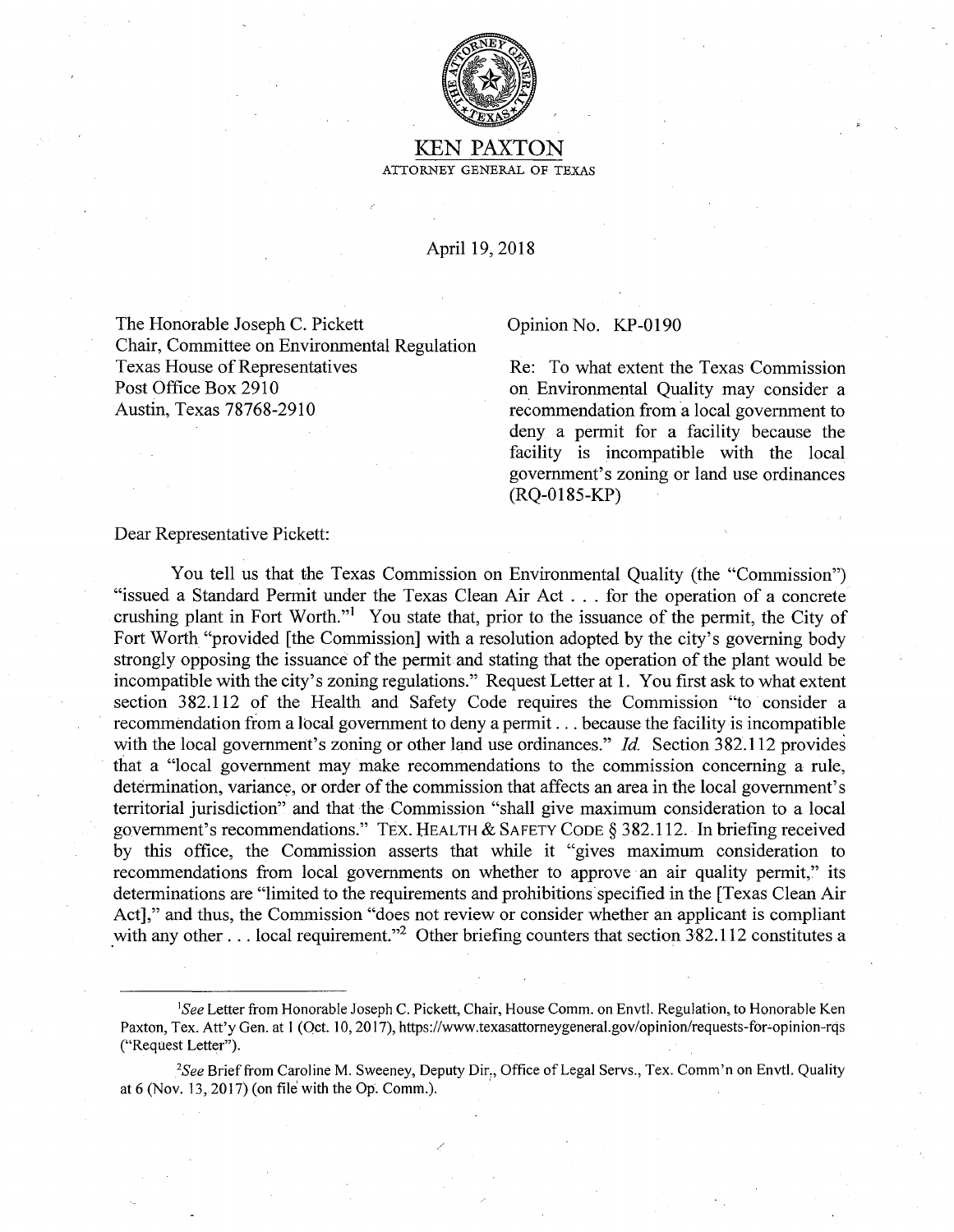"mandate to defer to a city's recommendation," which applies "regardless of the legal authority ... underlying the recommendation."<sup>3</sup>

The Commission administers the Texas Clean Air Act (the "Act"), which the Legislature enacted for the policy and purpose of "safeguard[ing] the state's air resources from pollution by controlling or abating air pollution and emissions of air contaminants." *Id* § 382.002(a); *see also id.* § 382.011(a)(1) (directing the Commission to administer the Act). The Legislature charged the Commission with establishing and controlling the State's air quality "through the control of air contaminants by all practical and economically feasible methods." *Id.* § 382.011(a)(2)–(3), (b). In doing so, the Commission must, among other things, "advise, consult, and cooperate with ... political subdivisions of the state ... concerning matters of common interest in air quality control." *Id* § 382.036(4).

The Commission may issue various types of permits for the construction or modification of facilities "that may emit air contaminants," including a standard permit for facilities that are similar. *Id.* § 382.051(a)(1), (b)(3). General standard permits are issued pursuant to section 382.05195 of the Act, which authorizes the Commission to issue a permit for new or existing similar facilities "if the commission finds that: (1) the standard permit is enforceable; (2) the commission can adequately monitor compliance with the terms of the standard permit"; and (3) the facilities will use specified control technologies based on the timing of the application. *Id*  § 382.05195(a); *see also id* § 382.05195(b)-(d) (requiring public notice of the proposed standard permit, public meeting, and comment opportunity). Permanent concrete plants that perform wet batching, dry batching, or central mixing are governed by the specific standard permit provisions in sections 382.05198 and 382.05199 of the Act. *See id* §§ 382.05198(a) (providing that the Commission "shall issue" such permits to plants that meet certain listed requirements), 382.05199(h) (governing public notice and hearing requirements for standard permits issued under section 382.05198 and directing the Commission's executive director to approve or deny the application within a certain time frame "base[d] . . . on whether the application meets the requirements of Section 382.05198").<sup>4</sup> Neither the general standard permit provision nor the specific standard permit provision applicable to certain concrete plants requires consideration of factors outside of the Act.

Section 382.112 applies to a local government's recommendation "concerning a rule, determination, variance, or order of the commission." *Id.* § 382.112. With regard to standard permits, the determination the Commission makes is whether a permit application meets statutory and administrative prerequisites such that the Commission is authorized or required to issue the permit, and not whether the applicant meets local zoning and land use requirements.<sup>5</sup> *See S.* 

*<sup>3</sup> See* Brief from Scott Houston, Deputy Exec. Dir. & Gen. Counsel, Tex. Mun. League & Tex. City Atty's Ass'n at 4 (Nov. 9, 2017) (on file with the Op. Comm.).

<sup>4</sup>You do not tell us whether the standard permit issued in this instance was pursuant to section 382.05195 (Standard Permit) or section 382.05198 (Standard Permit for Certain Concrete Plants).

*<sup>5</sup>But see* TEX. HEALTH & SAFETY CODE §§ 382.024 (requiring that in issuing orders and making determinations, the Commission "shall consider the facts and circumstances bearing on the reasonableness of emissions, including ... the source's social and economic value [and] the question of priority of location in the area involved .... "), 382.065 (prohibiting certain locations from operating concrete crushing facilities).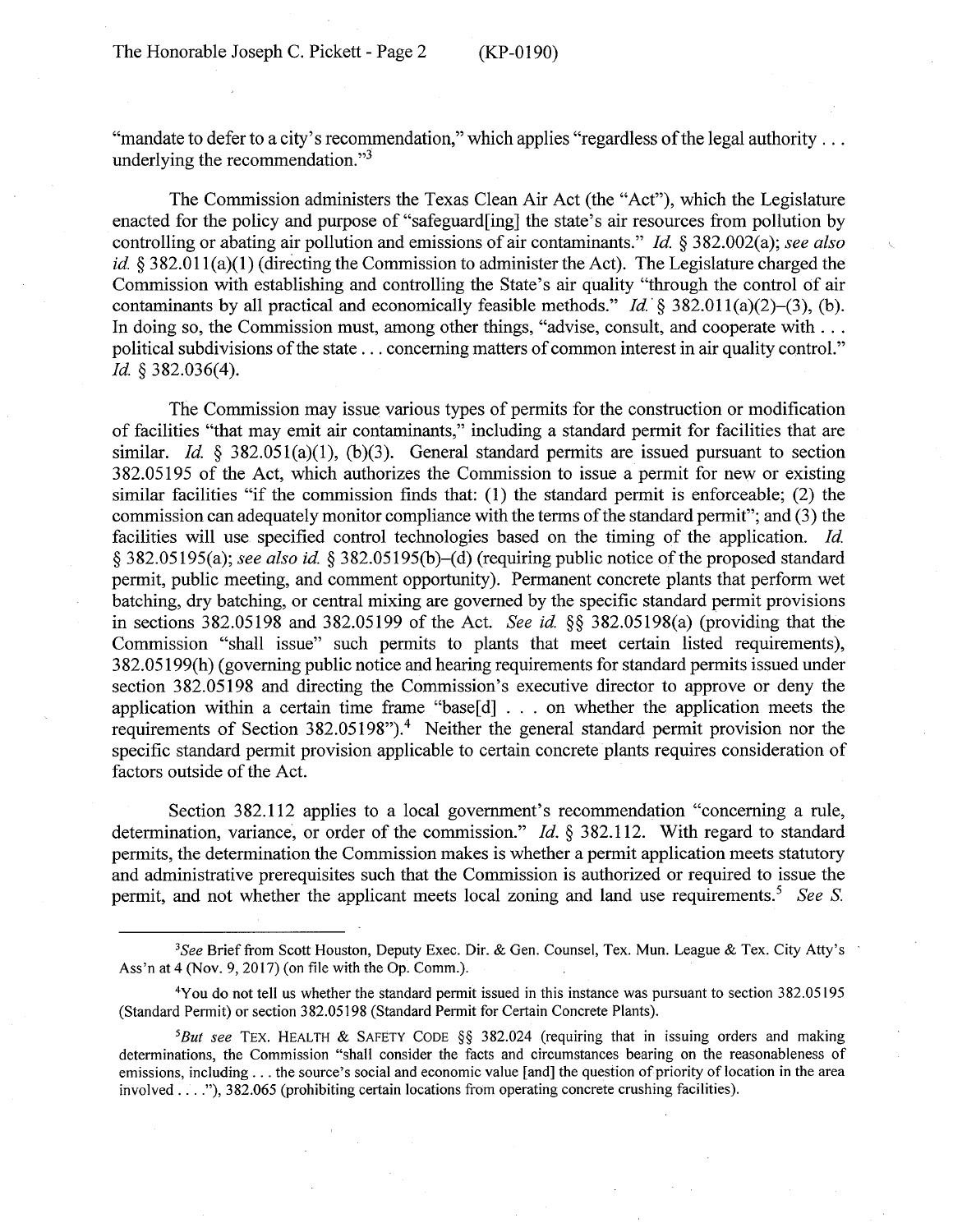*Crushed Concrete, LLC v. City of Houston,* 398 S.W.3d. 676, 678 (Tex. 2013) ("In issuing a permit, the Commission determines that the permit application satisfies the [Act] and applicable rules."). · Thus, in answer to your first question, section 3 82.112 requires the Commission to consider a local government's recommendation only to the extent that the recommendation concerns the statutory and administrative requirements of the Act.<sup>6</sup>

You also ask whether it would make a difference "if the local government's recommendation was .... adopted in accordance with Section 382.113 ... , which specifically authorizes the adoption and enforcement of municipal ordinances for the control and abatement of air pollution." Request Letter at 1; *see also* TEX. HEALTH & SAFETY CODE§ 382.113(b) (providing that any such municipal ordinances "must be consistent with [the Act] and the commission's rules and orders"). The Commission makes determinations regarding compliance with the Act's requirements, not the requirements of local government ordinances. Thus, the authority for adopting the ordinance would not change the answer.

Your remaining questions are related so we address them together. You ask whether the Act "specifically preclude<sup>[sthe Commission]</sup> from considering a local government's zoning, land use, and other ordinances in determining whether to issue a permit" and whether the Commission "would be authorized to deny the issuance of a permit" based on those factors. Request Letter at 1-2. With respect to standard permits under section 382.05198 for permanent concrete plants that perform wet batching, dry batching, or central mixing and meet certain other requirements, the Commission "shall" issue the permits, whereas the Commission "may" issue general standard permits under section 382.05195 if certain requirements are met. *See* TEX. HEALTH & SAFETY CODE §§ 382.05195(a), .05198(a). Thus, the statutory language appears to preclude the consideration of (and denial due to) zoning, land use, and other ordinances for section 382.05198 permits and is silent regarding section 382.05195 permits. Ultimately, judicial review of a Commission action other than cancellation or suspension of a variance focuses on "whether the action is invalid, arbitrary, or unreasonable." *Id.* § 382.032(e); *see also City of El Paso v. Pub. Util. Comm'n of Tex.,* 883 S.W.2d 179, 184 (Tex. 1994) (an agency abuses its discretion or its decision is arbitrary "if the agency: (1) failed to consider a factor that the legislature directs it to consider; (2) *considers an irrelevant factor;* or (3) weighs only relevant factors that the legislature directs it to consider but still reaches a completely unreasonable result" (emphasis added)). Whether the Commission's consideration of zoning and land use regulations in a decision on a standard permit application under section 382.05195 is invalid, arbitrary, or unreasonable raises fact questions that cannot be answered in an attorney general opinion. *See* Tex. Att'y Gen. Op. No. GA-0106 (2003) at 7 ("This office cannot find facts or resolve fact questions in an attorney general opinion.").

<sup>6</sup>We do not address what constitutes "maximum consideration" as contemplated by section 382.112 because this issue has been raised in recently-filed litigation and thus is for the trial court to determine. *See City of Marble Falls v. Tex. Comm 'non Envtl. Quality,* No. D-l-GN-18-000020 (261 st Dist. Ct., Travis Cty., Tex. Jan. 2, 2018).